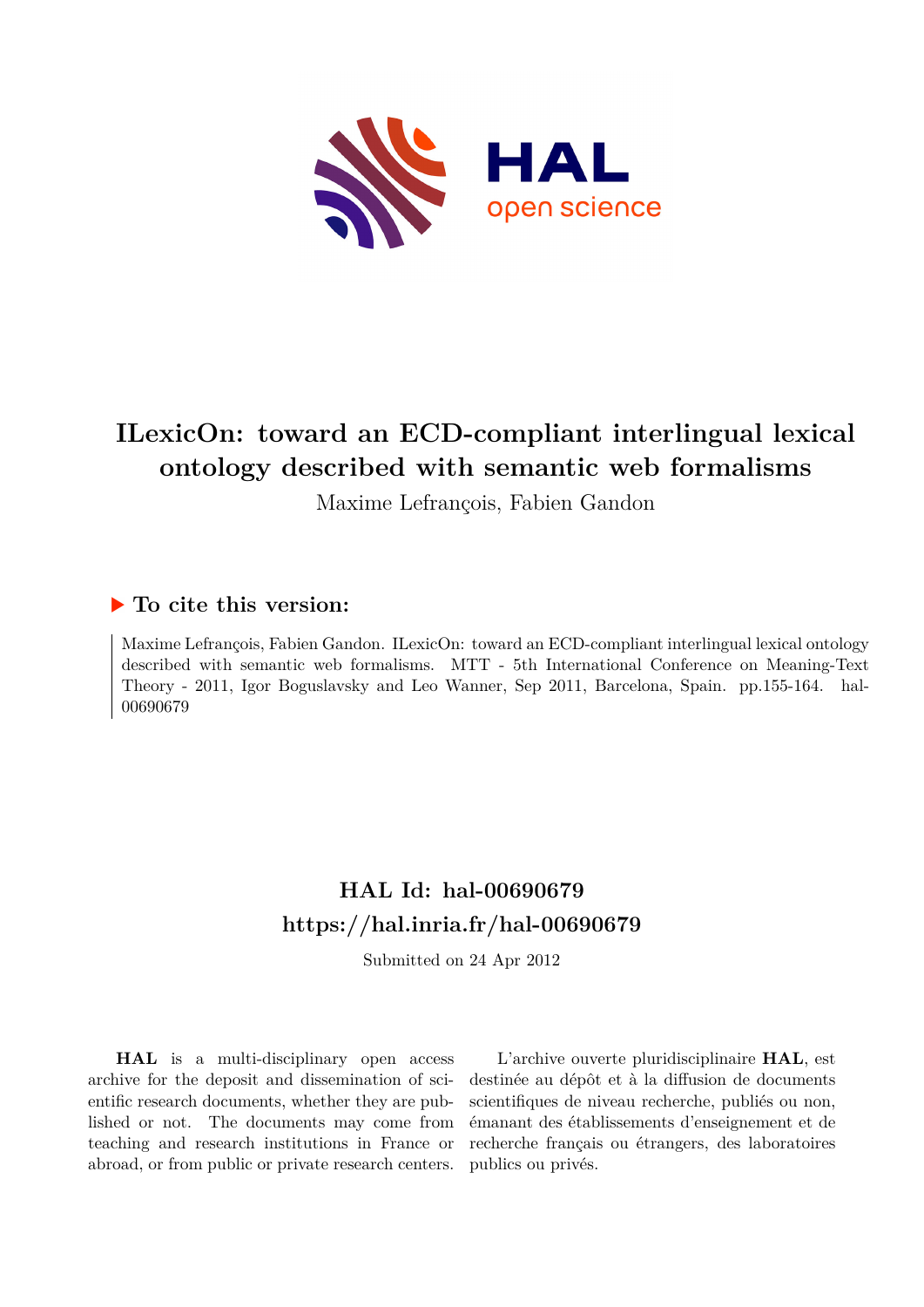Maxime Lefrançois, Fabien Gandon

EPI Edelweiss – INRIA Sophia Antipolis 2004 rt des Lucioles, BP93, Sophia Antipolis, 06902, France Maxime.Lefrancois@inria.fr | Fabien.Gandon@inria.fr

### **Abstract**

We are interested in bridging the world of natural language and the world of the semantic web in particular to support natural multilingual access to the web of data. In this paper we introduce a new type of lexical ontology called *interlingual lexical ontology* (ILexicOn), which uses semantic web formalisms to make each interlingual lexical unit class  $(ILU<sup>c</sup>)$ support the projection of its semantic decomposition on itself. After a short overview of existing lexical ontologies, we briefly introduce the semantic web formalisms we use. We then present the three layered architecture of our approach: i) *the interlingual lexical metaontology* (ILexiMOn); ii) the ILexicOn where  $\text{ILU}^c$ s are formally defined; iii) the data layer. We illustrate our approach with a standalone ILexicOn, and introduce and explain a concise human-readable notation to represent ILexicOns. Finally, we show how semantic web formalisms enable the projection of a semantic decomposition on the decomposed  $\text{ILU}^c$ .

### **Keywords**

Explanatory Combinatorial Lexicology; Semantic Web; Semantics; Semantic decomposition; Conceptual layer of representation; Conceptual participant slots; Interlingual Lexical Primitives.

## **1 Introduction**

In this paper we introduce and illustrate the core of the ongoing ULiS project that is at the barycenter of the Meaning-Text Theory (MTT), pivot-based NLP techniques, and the semantic web formalisms. What we aim for in the ULiS project is a *universal linguistic system* (ULiS), through which multiple actors could interact with *interlingual knowledge bases* in multiple controlled (i.e., restricted and formal) natural languages. Each controlled natural language (dictionary, grammar rules) would be described in a part of a *universal linguistic knowledge base* (ULK). Besides this, the ULK consists in one specific interlingual knowledge base. Actors could then enhance their controlled natural language through different

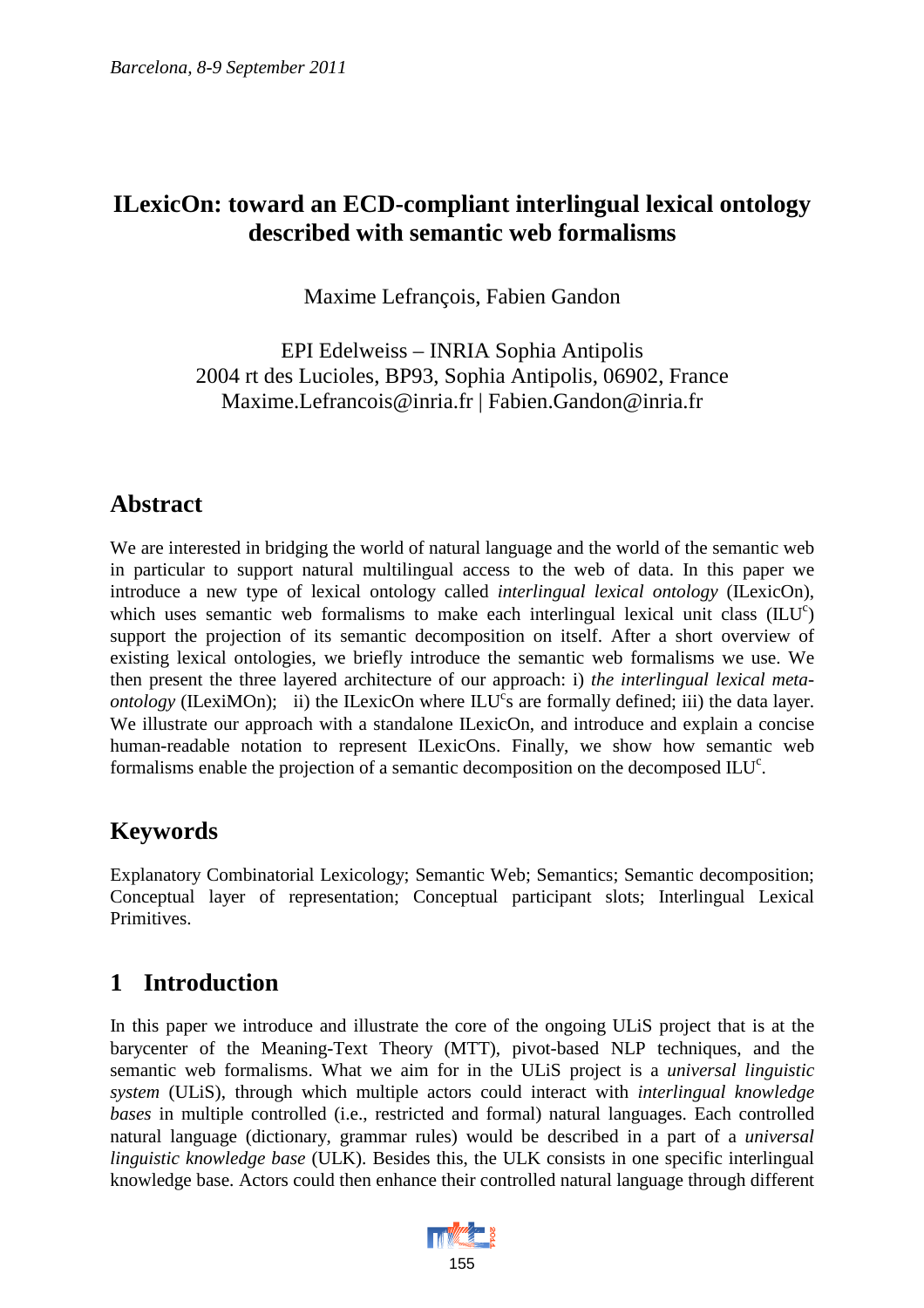actions in controlled natural language (e.g., create, describe, modify, merge, or delete lexical units in the dictionaries and grammar rules; connect situational lexical units to interlingual lexical units; add linguistic attributes with their associated rules, etc.) These actions are assigned the top-priority as the universal linguistic knowledge base would be the cornerstone of the universal linguistic system.

The aim of this paper is to introduce the core of such a universal linguistic knowledge base, i.e., the *interlingual lexical ontology* (ILexicOn). Roughly, we aim to port pure semantic features of *explanatory combinatorial dictionaries* (ECD) to the semantic web formalisms.

The rest of this paper is organized as follows. Section 2 surveys the related work on lexical ontologies and interlingual lexical ontologies. Due to the novelty of our approach, we chose to develop a section on Semantic Web formalisms (Section 3), and to focus on one specific feature of our model: the formal definition of the *interlingual lexical unit classes* (ILU<sup>c</sup>s, Section 4). We give an overview and illustration on the architecture of our model (subsection 4.1), then we justify our novel approach for the lexicographic definition of  $ILU<sup>c</sup>s$  and introduce the modeling choices that we made and the notations that we use (Subsection 4.2). We will leave the study of lexical functions and the description of what is not interlingual for a next paper.

### **2 Related work**

Lexical ontologies, i.e., an ontology of lexical(-ized) concepts, are widely used to model lexical semantics. There exist many of them. Some have broad coverage but shallow treatment (i.e., with no or little axiomatization) such as Princeton WordNet (e.g., Miller et al., 1990), Euro-WordNet (Vossen, 1998), and some have small coverage but are highly axiomatized such as CYC (Lenat et. al., 1990), SUMO (Lenat et al., 1998), DOLCE (Niles & Pease, 2001), Mikrokosmos (Nirenburg et al., 1996), HowNet / E-HowNet (Dong & Dong, 2006), FrameNet (Baker et al. 1998). They use different theories of lexical semantics, but only one of them is ECD-compliant: the Lexical System (Polguère, 2009) and it focuses only on the representation of lexical functions, and does not define lexical units nor uses semantic web formalisms.

On the other hand, the Universal Networking Language (UNL) is a meaning representation language, originally designed for pivot techniques Machine Translation. Its dictionary is an interlingual lexical ontology based on so-called Universal Words, but the lack of argument frames and lexical functions in the UNL dictionary was pointed out in (Bogulsavsky, 2002, Bogulsavsky, 2005). To the best of our knowledge, this is when the idea of an ECD-compliant interlingual lexical ontology was first mentioned. After the semantic web formalisms were introduced at the W3C, an attempt to port the UNL to semantic web formalisms was the topic of a W3C incubator group led by the inventor of UNL: H. Uchida (XGR-CWL, 2008), but no improvement was made to the lexical ontology.

Benefits of using semantic web formalisms are high as it enables us to construct an axiomatized graph-representation of a lexical ontology, with validation and inference rules. This is why we propose to use semantic web formalisms to model an ECD-compliant interlingual lexical ontology.

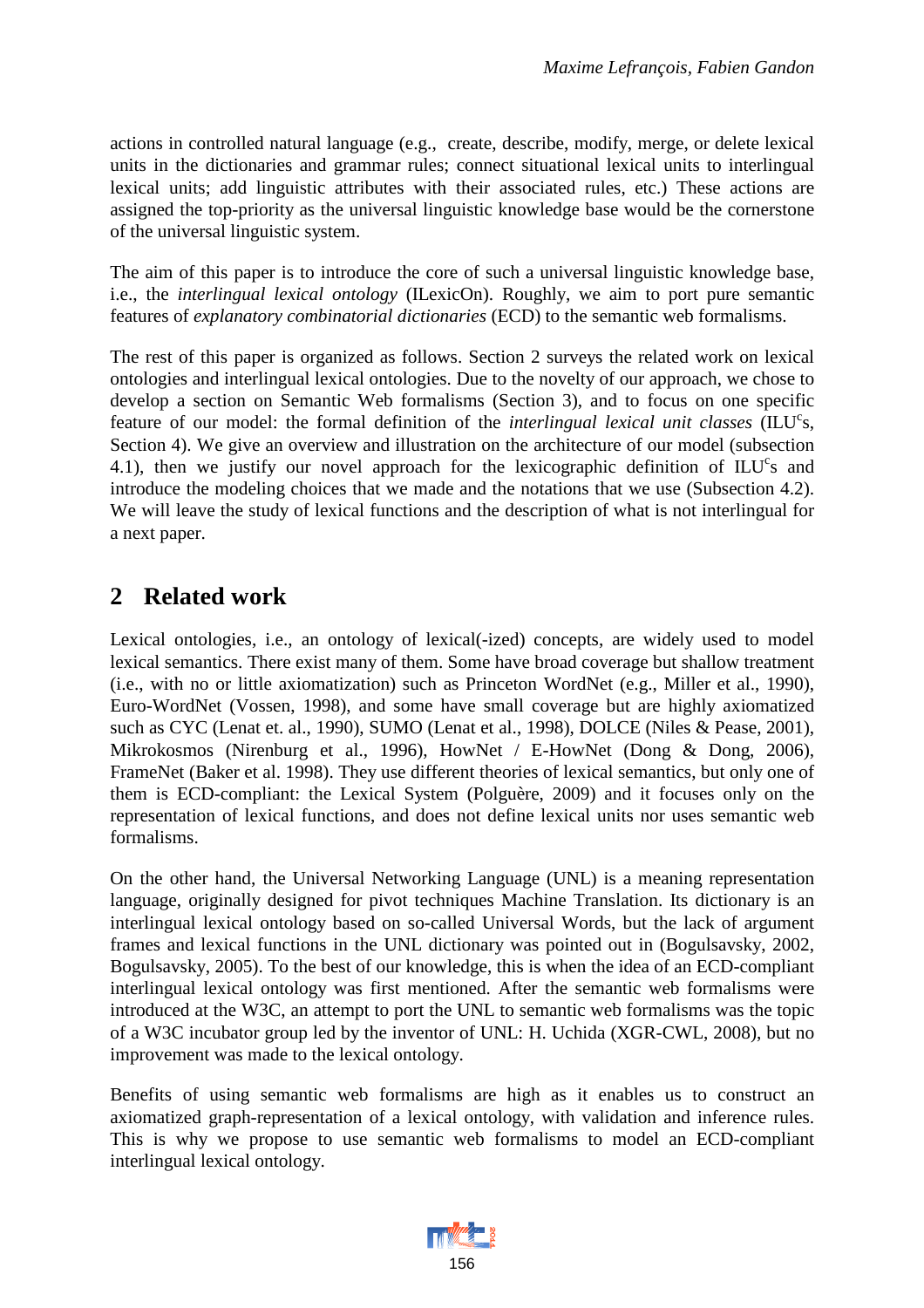## **3 The Semantic Web formalisms**

The semantic web stack consists in a set of World Wide Web Consortium (W3C) recommendations. These recommendations propose: i) a unified data structure (RDF Graphs); ii) corresponding query/update language and protocol (SPARQL); iii) fragments of logics with different expressivity to capture formal semantics of the data schemas (RDFS, OWL); and iv) a rule language offering an alternative for capturing inferences over the data (RIF). In this paper, we show how suitable this framework is to design an ECD-compliant ILexicOn.

**Universal Resource Identifier (URI).** Broadly, URIs may be assigned to anything we want to talk about. Universal Resource Locators (URLs) are specific URIs that identify and locate resources on the web. That said, URIs are meant not only to identify Web Documents, but any resource, including real-world objects, interlingual lexical unit classes (ILU<sup>c</sup>s), interlingual lexical unit instances (ILU<sup>i</sup>s) and interlingual semantic relations (ISemRels). For instance, the URI of the ILU<sup>c</sup> corresponding to the English LU KILL<sup>1.1</sup> (numbered according to the Longman Dictionary of Contemporary English) may be identified http://ns.inria.fr/ulk/2011/06/10/ilexicon-ex#Kill1.1, or ilexicon:Kill1.1 using a namespace prefix.

**Resource Description Framework (RDF).** RDF models directed labeled multigraphs that serve as a base structure for the semantic web stack of the W3C, together with the URIs. RDF enables the description and connection of resources which can be anonymous resources or resources identified by an URI. In RDF, the atomic piece of knowledge is the triple of the form (subject, predicate, object) with predicate being an rdf:Property. For instance, the assertion "John kills Mary" may be decomposed in three RDF triples: (ex:k01, rdf:type, ilexicon:Kill1.1), (ex:k01, ilexicon:hasAgent, ex:John01) and (ex:k01, ilexicon:hasKilled, ex:Mary01)

Sitting at the bottom of the recommendation stack, RDF imposes an open world assumption to the whole semantic web stack. In particular, the types of resources (Classes) and links (Properties) are only constrained by the fact they should be valid URIs. Note that open world assumption implies that one can reuse or extend anyone's knowledge base, and assert anything on anything.

**Resource Description Framework Schema (RDFS).** RDFS stands for RDF schema and allows us to declare hierarchies of classes to type the RDF graphs, in other words lightweight formal ontologies. A schema in RDFS enables us to associate a class to existing resources, a type to the relationship between existing instances of these classes. It also enables us to define domain (resp. range) of the relation, i.e., the class to which subjects (resp. objects) of the relation belong to. RDFS defines inferences to be applied using these hierarchies of types and the signatures of properties. By allowing us to provide URIs to types, RDFS enables the description of the taxonomic skeleton of a lightweight ontology in a universal language, with universal identifiers and semantics (with simple axioms e.g., subClassOf, subPropertyOf).

**Ontology Web Language (OWL).** OWL is a meta-language that roughly speaking extends RDFS to enable us to describe ontologies with additional logical expressivity. In an ontology, resources are divided in three sets: classes, individuals that populate these classes, and properties that link those individuals. Also, depending on whether we want less complexity or

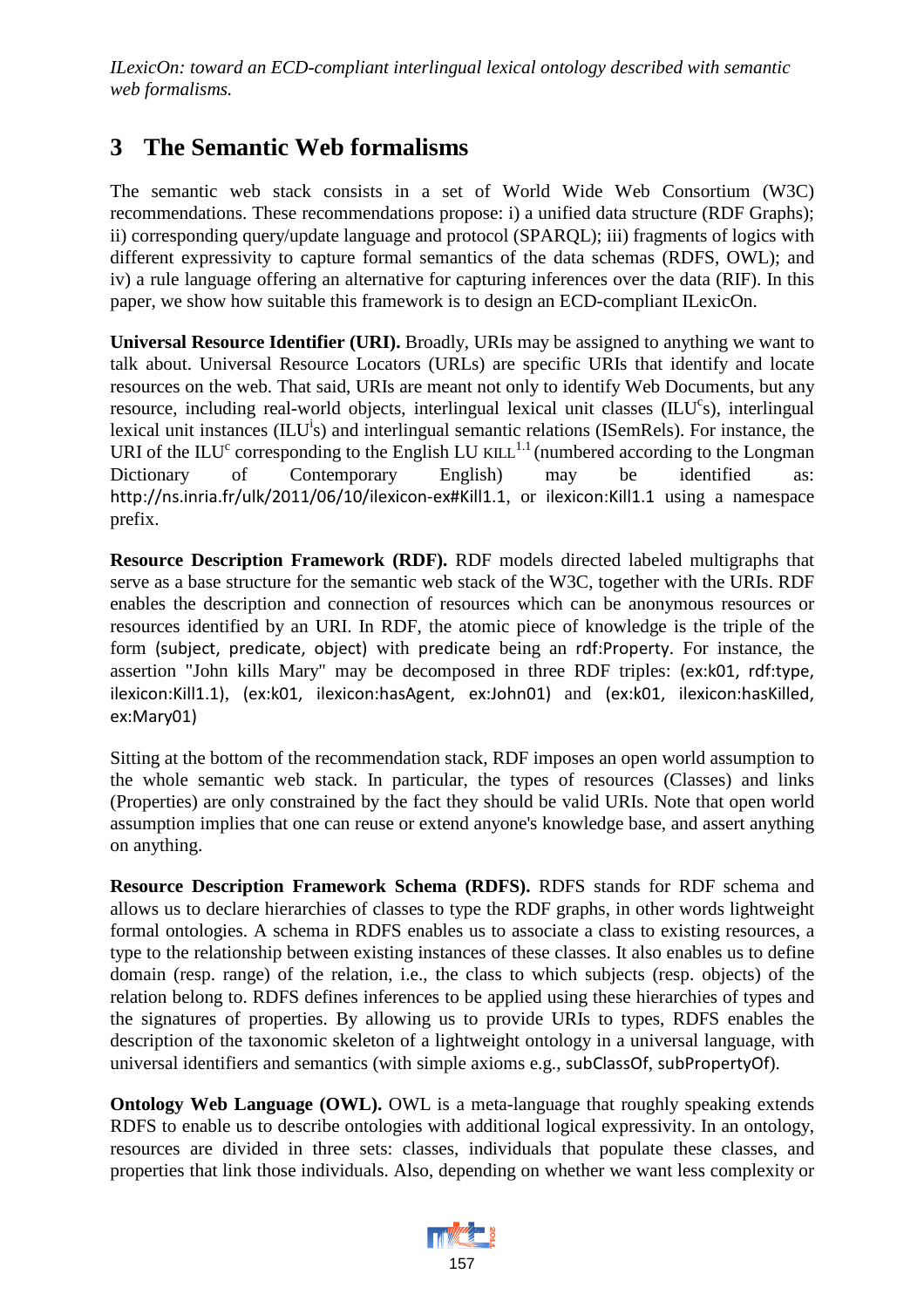more expressiveness, OWL recommends the use of more or fewer constructors for classes and properties (e.g., intersection, union, cardinality restriction, etc.).

**SPARQL.** SPARQL is the RDF query/update language and protocol.

## **4 ILexicOn: The Interlingual Lexical Ontology**

Now that we have positioned our work and introduced the semantic web formalisms, we present the focus of this paper: the *Interlingual Lexical Ontology* (ILexicOn). Roughly, the ILexicOn contains the pure semantic features of the *Explanatory Combinatorial Dictionary* (ECD).

### **4.1 Overview**

Our approach is based on a three layered architecture:

- **1. The meta-ontology layer: the interlingual lexical meta-ontology (ILexiMOn)**. It is the schema that every ILexicOn must satisfy. We designed a light core-ILexiMOn<sup>1</sup> that is illustrated on Figure 1.
- **2. The ontology layer: the interlingual lexical ontology (ILexicOn).** The ILexicOn contains the formal definitions of the *interlingual lexical unit classes*, called ILU<sup>c</sup>s, which are instances of the ILexicalUnit meta-class from the core-ILexiMOn. The ILexicOn contains also the definition of the *interlingual semantic relations*, called ISemRel, that are instances of the ISemRelation meta-class from the core-ILexiMOn. To illustrate our approach, we designed a light standalone ILexicOn<sup>2</sup>. A few ILU<sup>c</sup>s are illustrated on Figure 1, and the whole ILexicOn is illustrated on Figure 2. To concisely describe the whole ILexicOn on Figure 2, we adopted a notation inspired from Sowa's conceptual graphs (Sowa, 1984), and detailed in the section 4.3. Let us just say that each rectangle is the definition place of the ILU<sup>c</sup> that is written in its top-left corner.
- **3. The data layer: the interlingual semantic representations (ISemR).** The data layer contains *interlingual semantic representations* (ISemR)*.* Nodes are *interlingual lexical unit instances* ( $\overline{L}U^i$ s), and arcs are *interlingual semantic relations* (ISemRels). This layer is illustrated in Figure 1, and we illustrated our approach with three simple ISemRs<sup>3</sup> on Figure 2.

Figure 1 illustrates the architecture of our work, with its integration in the semantic web formalisms. From top to bottom: 1) the semantic web formalisms, with a few OWL classes and properties that are useful for our work; 2) the detailed core-ILexiMOn; 3) an overview of the ILexicOn we detail in Figure 2; and 4) an overview of the data layer.

 $\overline{a}$ 

http://ns.inria.fr/ulk/2011/06/10/ileximon-core. For the core-ILexiMOn http://ns.inria.fr/ulk/2011/06/10/ilexicon-ex. For the light ILexicOn. http://ns.inria.fr/ulk/2011/06/10/sems-ex. For the data layer.



<sup>&</sup>lt;sup>1,2,3</sup> RDF/XML documents are available at URLs: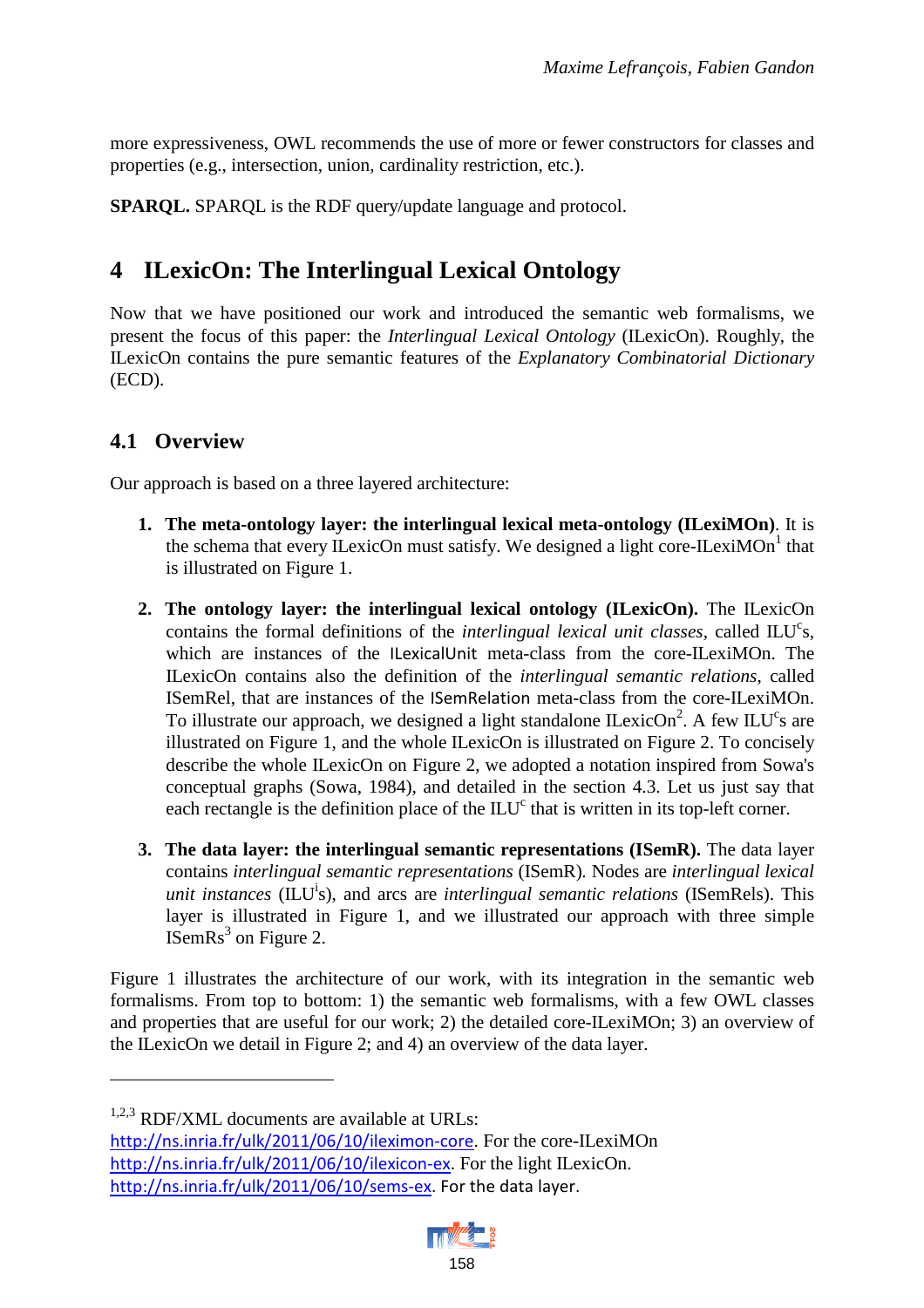Notice that: i)  $\mathbb{L}U^{\mathfrak{i}}$  from the data-layer are instances of  $\mathbb{L}U^{\mathfrak{c}}$  described in the ILexicOn, that are themselves instances of the ILexicalUnit meta-classes described in the ILexiMOn; and ii) properties used to link two resources in a layer are described in an upper layer.



Figure 1: The three layered architecture of our work, with details of the core-ILexiMOn and overview of the ILexicOn and the data-layer.

Semantic web formalisms are truly well-suited for the design of an ECD-compliant lexical ontology. Indeed, the chosen architecture with a meta-level ensures to satisfy the three construction principles of an ECD out of the four specified in (Mel'čuk et al., 1995). Firstly an ILexicOn is bound to be explicit, to comply with the ILexiMOn and to be internally coherent (formality and internal coherence principles). Furthermore, all descendants of an  $\text{ILU}^c$  inherit some of its features, ensuring uniformity (uniformity processing principle). On the other hand, the sufficiency principle can't be fully ensured, but adding rules in the ILexiMOn may contribute to satisfy this principle by providing means to infer new information and/or to highlight missing information.

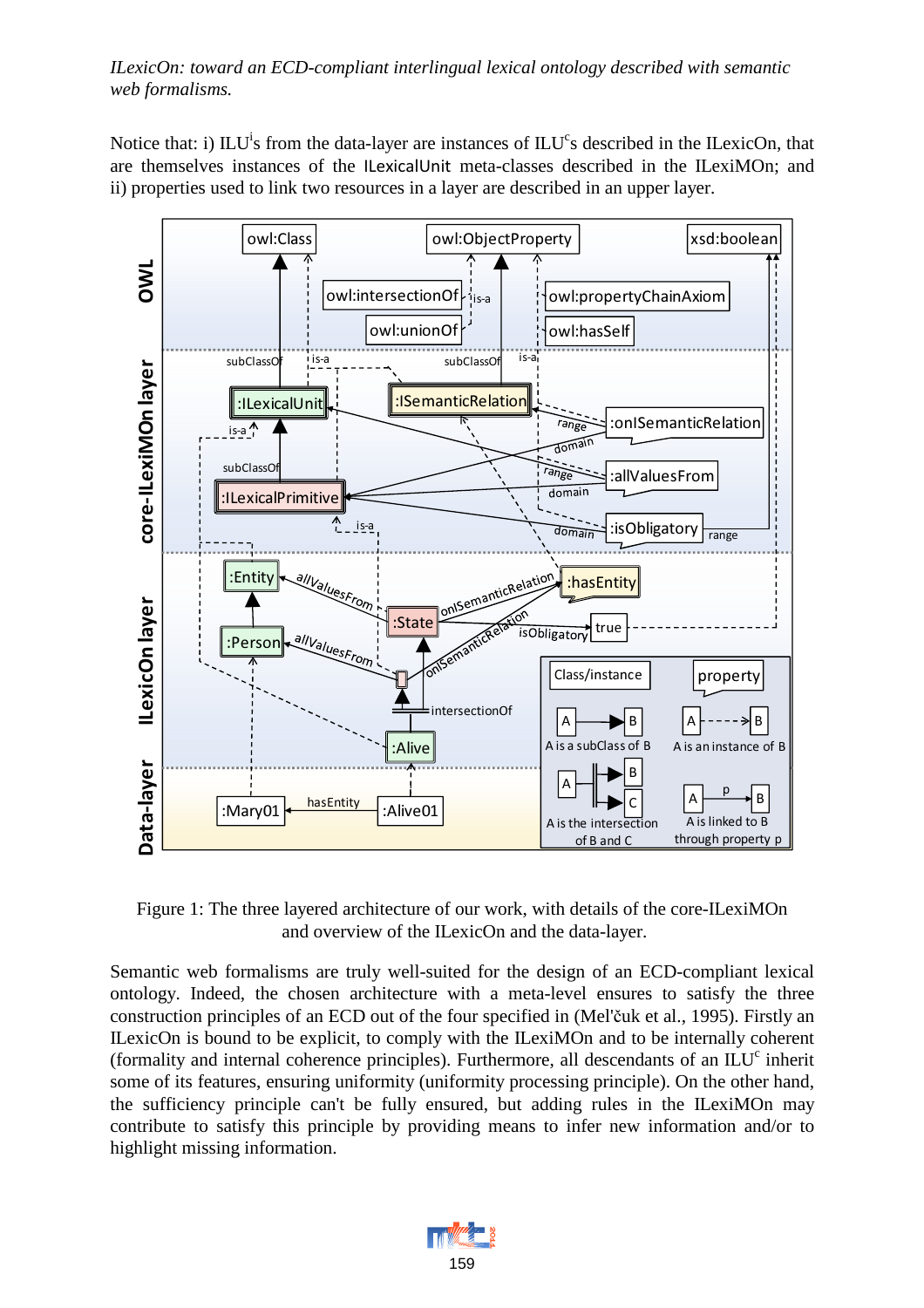### **4.2 A novel approach for the lexicographic definition of lexical units**

### *4.2.1 ILexicOn in the conceptual layer of representation*

To notate differently ILU<sup>c</sup>s and ILU<sup>i</sup>s avoids confusing ILUs appearing in the lexicon and ILUs in use in the semantic representation of an utterance. In the MTT, two kind of lexicographic definitions of a LU are thought: i) in some natural language (i.e., in the surface phonologic layer of representation), or ii) using a semantic representation format (i.e., in the semantic layer of representation). We claim that both approaches consist in generically instantiating (or constructing) a semantic decomposition of the  $\mathbb{L}U^c$ . In our approach, we clearly want to separate out the ILexicOn layer and the ISem layer. We therefore propose ways to represent the lexicographic definition of an  $\mathbb{L}U^c$  without  $\mathbb{L}U^i$ , nor the semantic representation of its semantic decomposition.

The main proposal of this article is thus to raise the lexicographic description of an  $\text{ILU}^c$  to the ILexicOn layer. As this layer is deeper than the semantic representation layer, we propose to consider it in the *conceptual layer of representation* and thus use the notion of *linguistic situation denoted by a*  $ILU<sup>c</sup>L$ *, i.e., SIT(L)* as the union of semantic decompositions of L, and the notion of *participant of SIT(L)* for each node in SIT(L). A participant of SIT(L) may be obligatory or optional (Mel'čuk, 2004).

*Notations:* Let L be an  $\text{ILU}^c$ , and  $\text{L}=\{L_i\}$  be the set of  $\text{ILU}^c$  of the minimal semantic decomposition of L.

**L** is a subset of the set of *participants* of SIT(L). Also, one of the  $L_i$  is the ILU<sup>c</sup> which summarizes the meaning of the decomposed  $\text{ILU}^c$ . The definition we gave to  $\text{SIT}(L)$  and participants of SIT(L) is compatible with the MTT *participant inheritance principle* that states (Mel'čuk, 2004):

 $SIT(L)$  inherits all obligatory participants of all  $SIT(L<sub>i</sub>)$  that correspond to the predicative meanings of  $(L_i)$  (i.e.,  $ILU_c$ ) which compose the meaning  $(L)$  (i.e.,  $ILU_c$ ).

We thus propose a novel approach to the lexicographic definition of an ILU<sup>c</sup> that consists in projecting the minimal semantic decomposition of the ILU<sup>c</sup> on the ILU<sup>c</sup> using Semantic Actant-like slots.

### *4.2.2 Interlingual lexical units (classes and instances) and interlingual semantic relations*

ILU<sup>c</sup>s are instances of the ILexicalUnit meta-class from the ILexiMOn (c.f., Figure 1). They are defined in the ILexicOn (c.f., Figure 2, e.g., Entity, Person, State, Alive, Event, Cause). In our notation, symbol < represents the rdfs:subClassOf axiom that may be used to state inheritance between  $\mathbb{L} U^c$ s (e.g., Person<Entity, Alive<State, Cause<Event). For instance, The  $\mathbb{L} U^c$ Person is a sub-class of the  $\mathbb{L}U^c$  class Entity, and the  $\mathbb{L}U^c$  Entity is the parent of the  $\mathbb{L}U^c$ Person. Complex ILU<sup>c</sup>s may be constructed through owl:intersectionOf and owl:unionOf. Finally, *interlingual lexical unit instances* (ILU<sup>i</sup>s) are instances of ILU<sup>c</sup>s and are used in the ISem layer as nodes of the interlingual semantic representations. At this point, one may ask

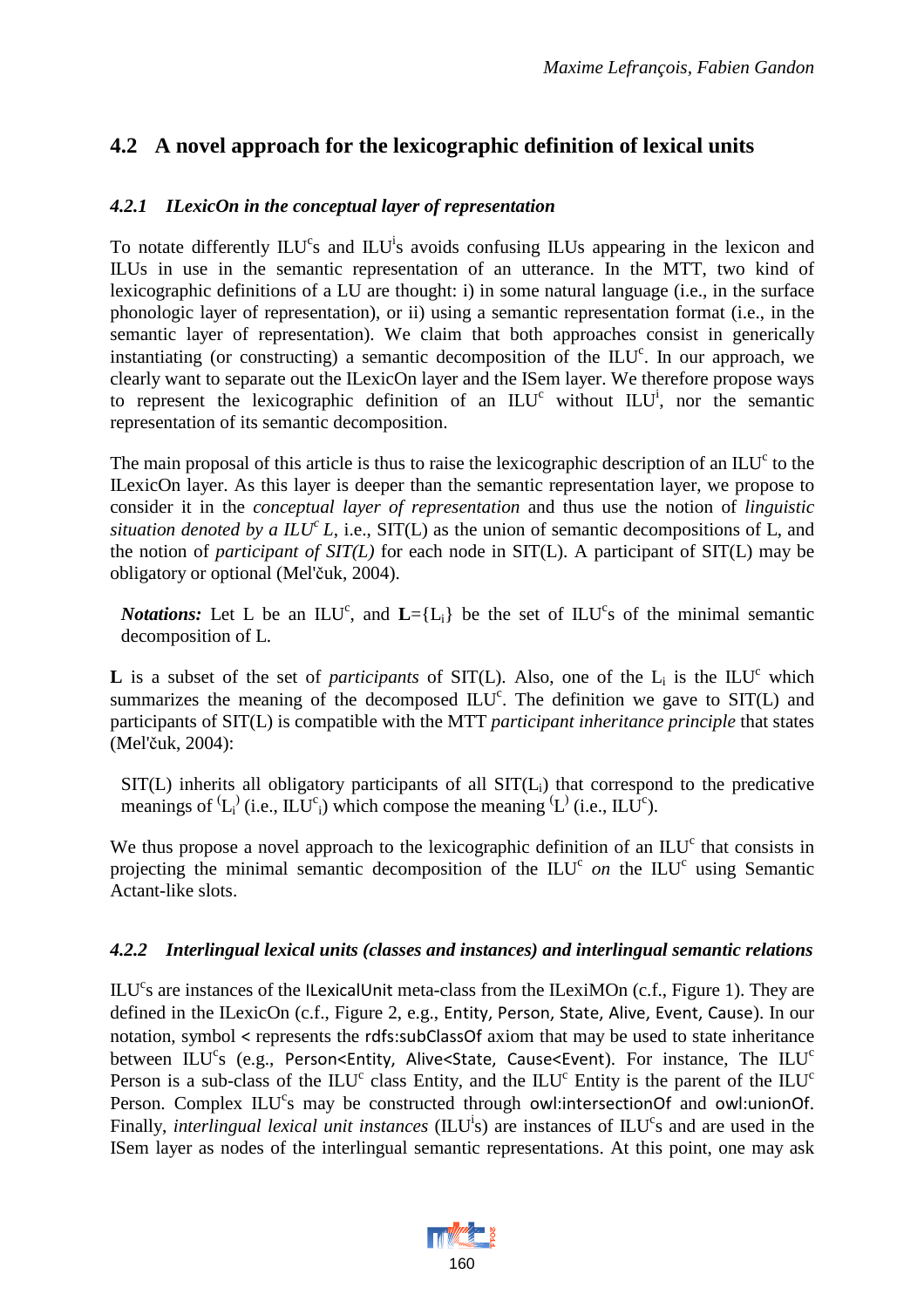what an  $ILU<sup>c</sup>$  that inherits from no other  $ILU<sup>c</sup>$  is. *A priori*, such an  $ILU<sup>c</sup>$  is semantically void, and should therefore not be considered as a lexical primitive of the ILexicOn.



Figure 2: The light standalone ILexicOn and three ISemRs described with our new notation.

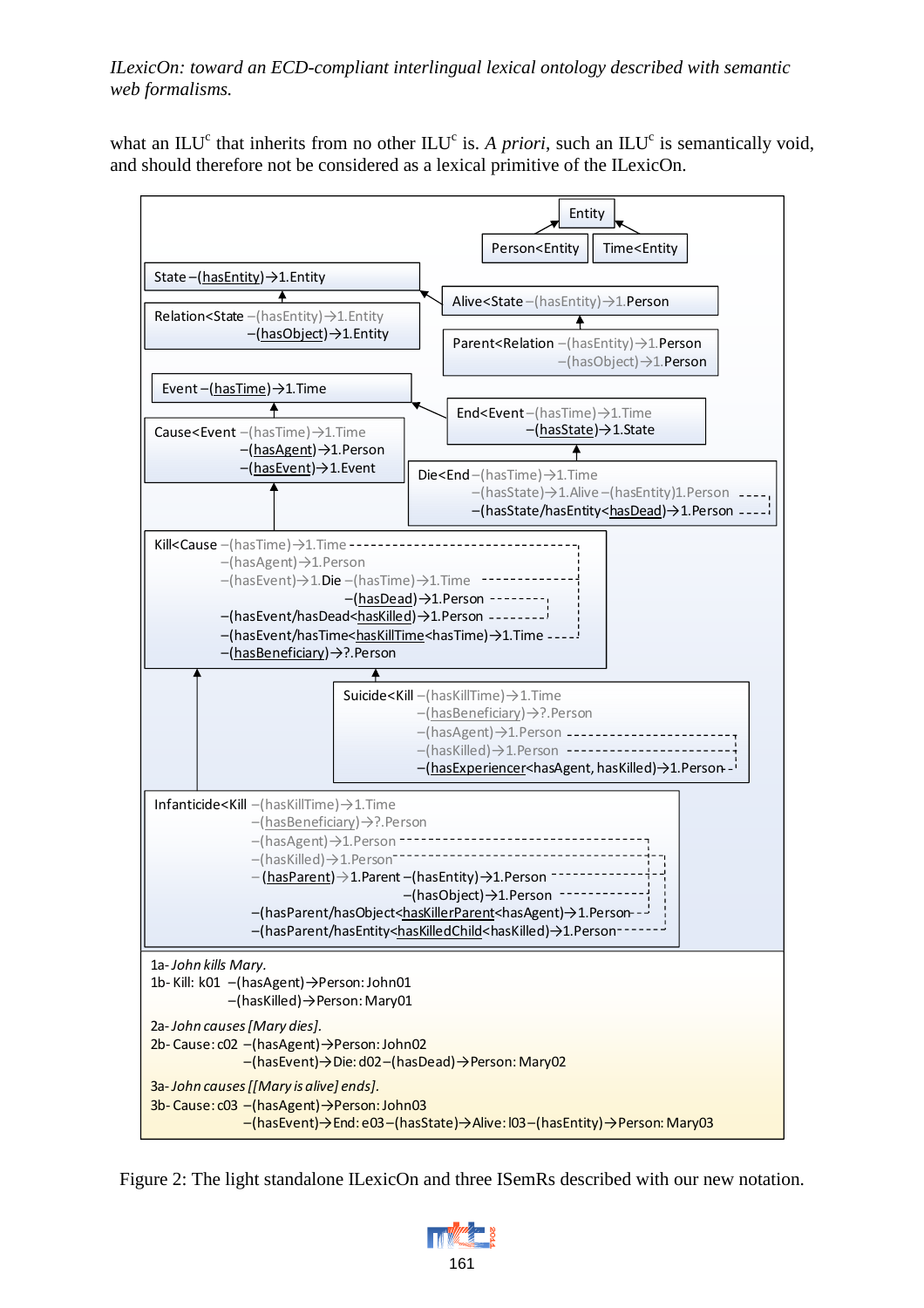ISemRels are instances of the ISemRelation meta-class of the ILexiMOn, and thus instances of owl:ObjectProperties. They are introduced in the LexicOn and used in the data layer to link ILU<sup>i</sup>s (see Figure 1&2). In our notation, symbol < represents the rdfs:subPropertyOf axiom that may be used to define a new ISemRel as being a sub-ISemRel of one or more ISemRels (e.g., hasExperiencer<hasAgent, hasKilled). Symbol / represents the owl:propertyChainAxiom axiom that may also be used to state that a ISemRel is a super-ISemRel of the composition of two or more ISemRels (e.g., hasState/hasEntity<hasDead). These two axioms may be combined to define complex ISemRels (e.g., hasEvent/hasTime<hasKillTime<hasTime).

### *4.2.3 From interlingual lexical primitives to projected minimal semantic decomposition.*

As the ILexicOn that we designed is interlingual, we limit the scope of our study to purely semantic features of the ECD. Thus Semantic Actants are not considered as their definition relies on the definition of the expressibility of a participant in texts, which relies on nonsemantic features (Mel'čuk, 2004). We introduce a new notion, i.e., *Conceptual Participant*  slots (ConP-slot): the implicit link that exists between an ILU<sup>c</sup> L and one of the participants of the minimal semantic decomposition of L.

We stated in Subsection 4.3.1 that an  $\mathbb{L}U^c$  that inherits from no other  $\mathbb{L}U^c$  is *a priori* semantically void, an ILU<sup>c</sup> is semantically void. Yet we may precise our thought and introduce the *interlingual lexical primitive classes* ( $ILP<sup>c</sup>$ s): an  $ILU<sup>c</sup> L$  is a  $ILP<sup>c</sup>$  if and only if it derives from no other ILU<sup>c</sup> but has at least one ConP-slot. Non- lexical primitives then derive from one or more lexical primitives following the *ConP-slot* inheritance and introduction principle:

An ILU<sup>c</sup> L inherits from its parents' ConP-slots, and may also introduce new ConP-slots;

This principle highly restricts the number of ConP-slots of L compared to the number of participants of L, indeed, one may consider only participants that are necessary and sufficient to the minimal projection of L.  $ILP<sup>c</sup>s$  are defined as instances of the ILexicalPrimitive metaclass from the ILexiMOn (c.f., Figure 1). An  $ILP<sup>c</sup>$  must be linked through: i) the onISemanticRelation property to exactly one ISemanticRelation; ii) the allValuesFrom property to exactly one ILexicalUnit; and iii) the isObligatory property to exactly one xsd:boolean.

In Figure 2, each line with an arrow in the definition of an  $ILU<sup>c</sup>$  represents a conceptual participant slot (ConP-slot) that restricts the use of a specific ISemRel for this  $\mathbb{L}U^c$  and its descendants. Actually, such a line means that the defined  $\mathbb{L}U^c$  is a sub-class of an  $\mathbb{L}P^c$ . For instance, the line State–(hasEntity) $\rightarrow$ 1.Entity states that any instance of the State class is linked exactly once through the hasEntity relation to an instance of the Entity class. Let us focus on the notation used on Figure 2:

• **Inheritance**. ConP-slots may be newly defined (black font, e.g., State–(hasEntity) $\rightarrow$ 1.Entity), fully inherited (grey font, e.g., Relation<State– $(hasEntity) \rightarrow 1$ . Entity) or partially inherited (grey font for the inherited part, e.g., Alive<State–(hasEntity) $\rightarrow$ 1.Person). The  $\mathrm{ILU}^c$  on the right hand side of the line is called the *current range of the ConP-slot*.

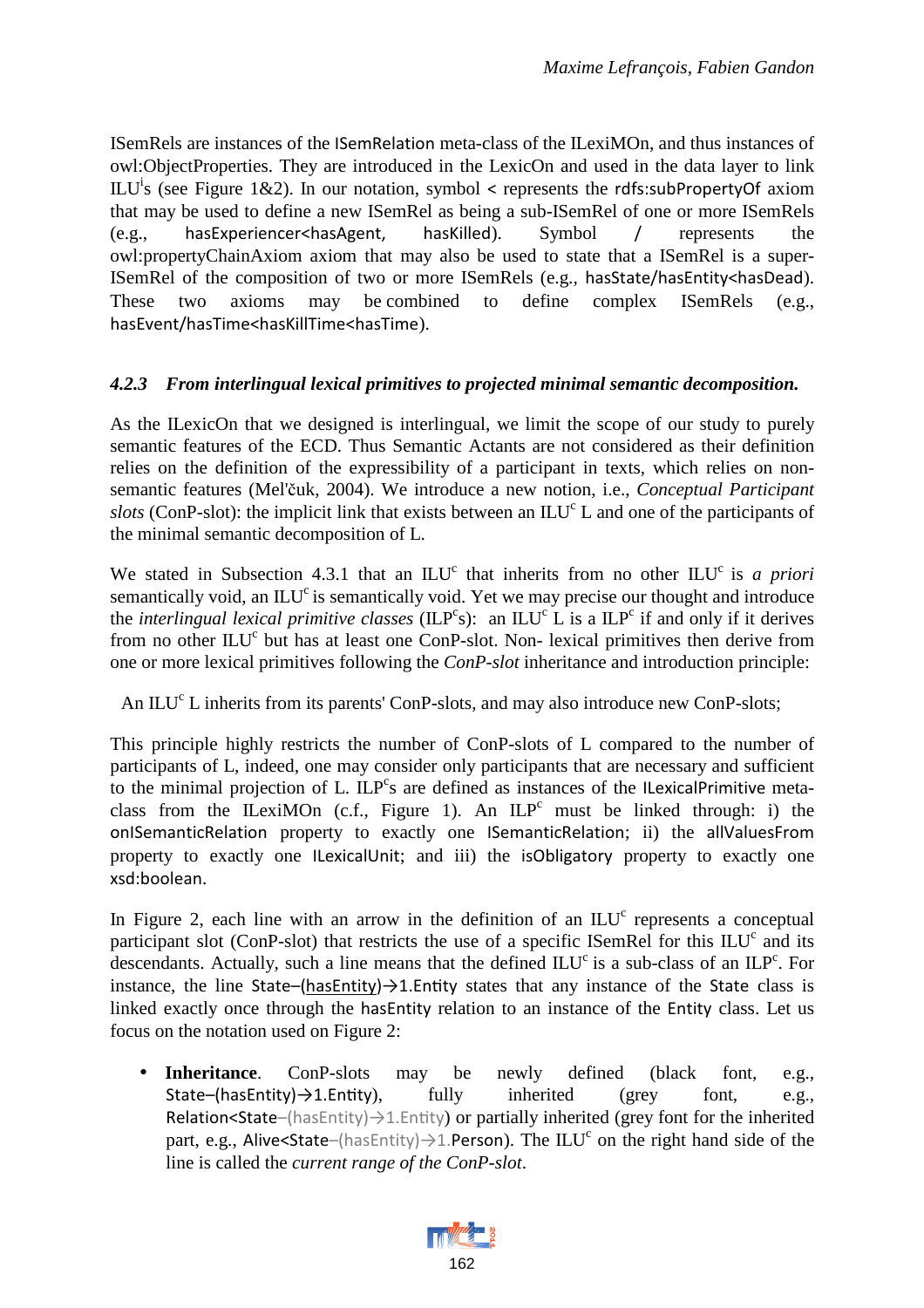- **Obligatory vs. optional.** A ConP-slot may be obligatory (symbol 1, e.g., Alive < State– (hasEntity)→1.Person) or optional (symbol ?, e.g., Kill<Cause– (hasBeneficiary)→?.Person). When an optional ConP-slot is inherited, it may be restricted to being obligatory.
- **Domain/range of the ISemRel.** As an ISemRel is an rdf:Property, it may restrict its domain and its range i.e., what  $ILU<sup>c</sup>$  the subject (resp. the object) of a triple that involves this ISemRel does belong to. When an ISemRel is underlined, it means that its domain is set to the defined  $\mathbb{L}U^c$ , and that its range is set to the current  $\mathbb{L}U^c$  range of the ConP-slot. (e.g., State–(hasEntity)→1.Entity).
- **ISemRel subproperty and composition axioms.** As we stated in section 4.2.2, complex ISemRel may be defined thanks to inheritance and composition. There are benefits in using such ISemRel to qualify a new ConP-slot. In fact, this combined with the maximum cardinality of ConP-slots restricted to 1, imposes the equality of  $\mathbb{L}U^i$  in the data-layer. We illustrate these inferable equalities by dotted lines on the right of ConP-slots.

The ISemRel inheritance and composition is what enables the projection not only of trees, but also graphs, onto one node. Thus, each  $\text{ILU}^c$  described in the ILexicOn contains the projection of its semantic decomposition graph. We illustrated this on Figure 2 with complex  $\mathbb{L}U^c$  such as ilexicon:Suicide (the killer is the killed person) and ilexicon:Infanticide (the killer is the parent of the killed person).

### **5 Conclusions and discussions**

We introduced and illustrated a three layer architecture that describes ECD-compliant interlingual lexical ontologies using semantic web formalisms. We introduced the core of an interlingual lexical meta-ontology (ILexiMOn) that composes the top-layer of the architecture. This ILexiMOn describes the middle-layer interlingual lexical ontology called ILexicOn, where classes of interlingual lexical units (ILU<sup>c</sup>s) are described. Finally interlingual semantic representations are part of the third layer. We introduced a novel approach to formally define ILU<sup>c</sup>s: we make ILU<sup>c</sup>s support a projection of their semantic decomposition, thus keeping their definition in the same conceptual layer of representation. We introduced a humanreadable notation to represent ILexicOn, and we used this notation to illustrate our approach with a simple standalone ILexicOn. We thus showed how simple and complex  $\mathbb{L}U^c$ s may be formally defined with our novel approach.

On the basis of what is introduced in this paper, our research currently progresses in three directions: 1) how to model pure-semantic lexical functions in the ILexiMOn or in the ILexicOn (notice that the  $ILU^c$  ilexicon:End *is* a specific lexical function); 2) The formalization of validation and inference rules to validate and augment i) the ILexicOn, ii) an interlingual semantic representation (these rules will be included in the LexiMOn); 3) how to model what we call the situational lexical ontology that describes situational lexical units with their semantic actants, situational lexical functions, and that is linked to an  $\mathbb{L}U^c$ . Once these models and rules are formalized, we will initialize the population of the ILexicOn and the SLexicOn with concepts from other lexical ontologies.